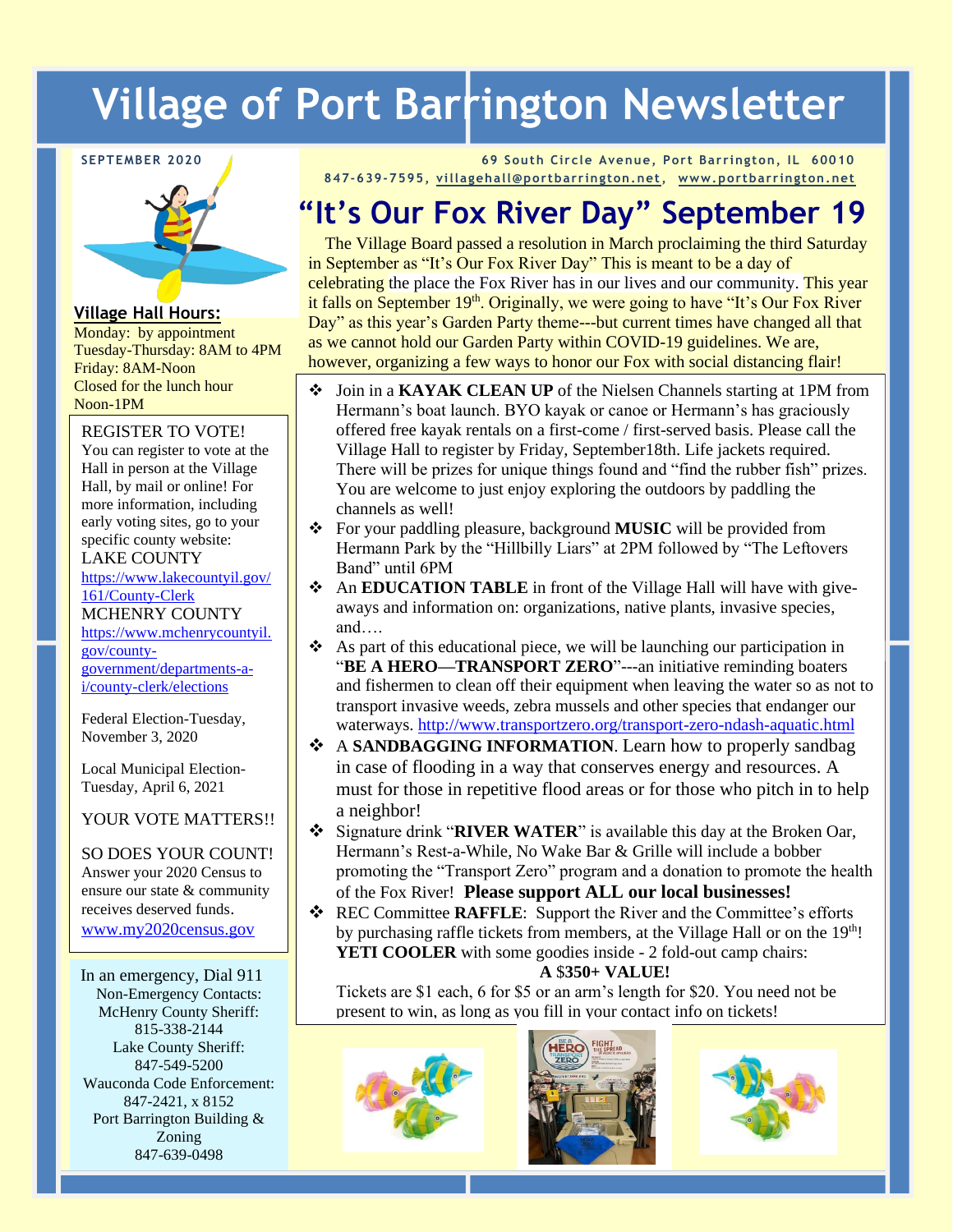### **Help Needed: Village Officials Vacancies Village Trustee-**

Trustee Ryan Thomasson recently resigned as Village Board Trustee to relocate in Idaho. We thank Ryan for his service as Streets & Roads Trustee, seeing us through a repaving project and inspections. We wish Ryan and his wife Christi well on their new adventures. The resulting vacancy can be filled through appointment by the Village President and approved by the Village Board. Should you be interested in serving your community as Village Trustee for *Health & Safety Committee*, representing your community in policy and procedure, please send a letter of intent and short resume to the Village Hall. The Village Board meets the 1<sup>st</sup> and 3<sup>rd</sup> Wednesday of every month.

#### **Planning Commission Vacancy**

There is an opening on our Village Planning Commission/Zoning Board of appeals! The PC/ZBA hears variance requests, holds public hearings for input from residents, and advises the Village Board accordingly. If you would be interested in serving our community in this manner, please send a letter of intent to the Village Hall. The Planning Commission meets the second Tuesday of each month at 8:00PM and receives a small, annual stipend for service.

#### **ERT Chair--**

The Port Barrington **E**mergency **R**esponse **T**eam is a commission that works to coordinate volunteers to aid in Village emergency services. Assistance with downed trees, flooding, extreme weather, wellness checks, etc. are some of the areas addressed.

The Village is seeking a volunteer chairperson and cochair to "re-boot" this much needed service to aid our neighbors in times of need. For further information and a more detailed job description, please email the Village Hall. The ERT meetings dates will be determined once a chair is in place. In the past, meetings were held quarterly with Village Board Meeting attendance requested twice a year.

**Mailbox Check!** *Shared from Cuba Township Newsletter*  Before the snow begins to fly, please check your mailbox to ensure its stability. When we receive phone calls "The snowplow hit my mailbox", more than likely it's not the actual snowplow hitting the mailbox but the force of the snow being thrown off the plow. Many

times the wood post is rotted or metal is weak. Now is the time to check to see if your mailbox is sturdy and is installed properly. The Village will evaluate a downed mailbox and use its discretion as to whether we will replace it.



**Leaves are falling already!** Please not to rake leaves into the street or curb—this backs up the storm drains and could cause flooding. Prairieland leaf vacuuming is *one way* to help remove fallen leaves. Leaf vac days are October 26<sup>th</sup> and November 16th, weather permitting. Please rake your leaves curbside about six inches from the street. You can also mulch or compost leaves and yard waste. For questions or information, please call Prairieland at 847-381-9300 or visit [www.prairielanddisposal.com](http://www.prairielanddisposal.com/) Prairieland is again placing a marked dumpster at the Village Hall to recycle *organic* fall décor. It will be in the parking lot from late October through November. There will be a SEPARATE BIN for HOLIDAY LIGHTS recycling!!

#### **Bee Happy….read a book!**

In honor of National Reading Day, our Village becoming a certified "Bee City USA" and for the love of our Free Little Library, several books have been ordered about beloved pollinators for different age groups—preschool to adult! These books are identified by a bee sticker and notation inside –we hope you look for them to read and enjoy! Titles include *The Queen Who* 

*Banished Bugs*, *Nature's Best Hope*, and *Protect the Pollinators*. When you are finished with them, please return for others to read and spread the joy of helping to pollinate our world with kindness!



#### **CRS Certification Leads to Flood Insurance**

**Discount!** The Village worked diligently to meet certain benchmarks, many to mitigate area flooding, and become certified in the Community Rating System program. This certification has earned those with flood insurance through **The National Flood Insurance Program** (administered by FEMA) a 15% discount. This discount should be shown on your invoices that you receive this fall. If you have flood insurance through another carrier, discounts may also be available by making your agent aware of our participation in this program.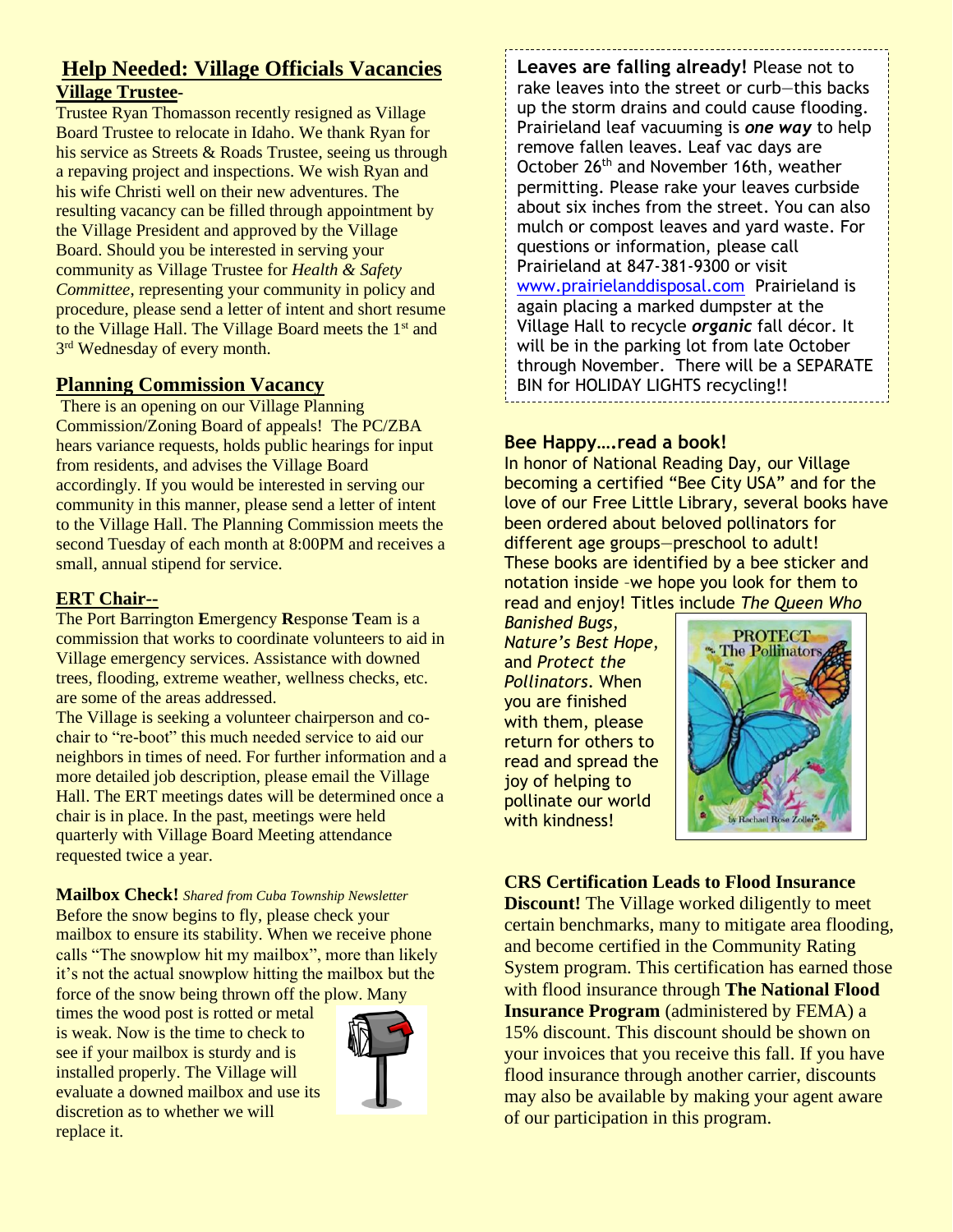#### **PREPARE TO BE PREPARED – LEAVE OR STAY**?

*Submitted by Trustee John Grothendick*

In the last article on disaster planning, we outlined the ways to deal with the natural disaster we are currently experiencing - COVID-19. Hopefully, we are all doing our best to follow the recommended practices and laws designed to protect us from infecting ourselves and others.

Unfortunately, Covid will not be our last disaster. Floods and other weather disasters, human caused accidents, and other in- kind events are a high probability somewhere in the future. As we are seeing now, a lack of preparation is costing us dearly. We need to be vigilant and ready to act with a plan for whatever comes our way.

Once you have been alerted to a disaster or potential catastrophe, you should immediately assess the situation and take protective action. Does the situation call for leaving your residence or sheltering in place? Again, communications media – radio, TV, etc. can help you decide. If you decide to "hunker down", you and your family should know where the safest, most protected areas are in your home. In violent weather, this could be your basement, or an inside room without windows, on the lowest floor. In the case of a chemical or airborne spread, choose a room that is sealable, where you may be able to stay for several hours. If the situation requires extended sheltering for several days, food, water, and emergency supplies should be stored and available. The contents and quantities of those items will be in the next and last article on disaster planning.

If you decide to leave the premises, there are a number of things your disaster plan should include. Among them are the following. 1. Identify escape routes inside your home that everyone is aware of in case of a fire, flood, or the like. Know the escape routes for your workplace, school, or place of worship. 2. Make sure you have an escape route with an alternative planned to evacuate your neighborhood. 3. Make sure you have transportation. If you have a ready vehicle, keep at least half a tank of gas in it at all times. In a disaster, gas will be in high demand and wait times may be impossible. 4. ALWAYS keep cash on hand – several hundred dollars minimum. Credit cards don't work when power and communications are out. Dollars do. 5. Have emergency food, water, and clothing available in your vehicle and bring communications devices with chargers and backup. 6. Identify and secure a preplanned spot/location where all family members can rendezvous or meet. All should be aware of this place. 7. Have an out-of-state "check-in" contact.

Both of these plans should be reviewed on a regular basis by you and your family. Safety is a discipline that is the most boring thing to learn and practice, but yet it can become the most life - critical thing to know in a matter of seconds.

*Next Issue – "Emergency supplies – What to Include"*



# **Village Losses…..**

#### **Anthony Chrusciel, 88**

Tony passed away in February surrounded by family. He was followed a few months later by his wife, Peggy. Tony & Peggy resided on Park Dr. for decades where they raised their family and were kind neighbors. Tony served our well as Village

Board Trustee, Finance Committee, with his career experience as a Business Analyst at First National Bank in Chicago. Tony always listened to other's opinions and over the years he was proudly instrumental in many infrastructure improvements in our Village. We remain grateful.

#### **Lynne Mohr, 66**

Lynne, a soft-spoken, neighbor and friend, passed away after a brave fight with illness on August 23rd. She and her husband Ken raised their family in the Village. Lynne, who was always willing to lend a hand, served as Village Trustee on two different occasions and as a member of the Planning Commission where she helped revise the Village Comprehensive Plan. She and Ken offered a youth scholarship for several years- supporting those going students going into a skilled trade or technical program. Lynne's positivity will be a lesson to all who knew her and she will be missed.

**Max Mattaliano, 24** We sadly share that Max passed away on September 2<sup>nd</sup>. Max was third generation growing up on Park Drive and his strong work ethic was proven over and over as he jumped in frequently to help sandbag for neighbors at a very young age. Max was employed by the Village for many summers, several of which he worked two jobs to help pay for college along with his tennis scholarship. He was a Motley Crue fan with great sense of humor and a big smile and heart that will not be forgotten. We will miss him so much.